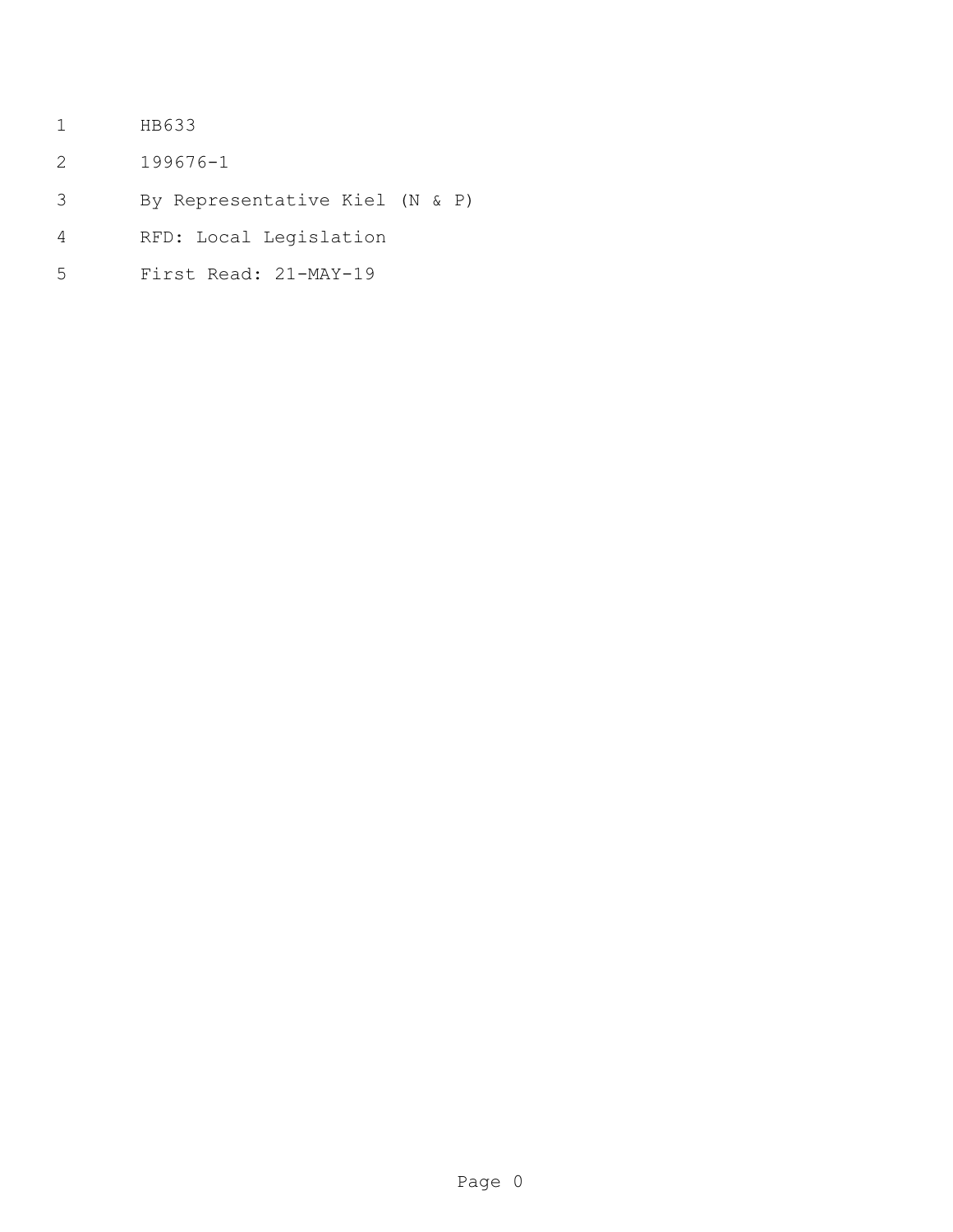| $\mathbf 1$   | 199676-1:n:04/22/2019:FC/ma LSA2019-1516                       |
|---------------|----------------------------------------------------------------|
| $\mathbf{2}$  |                                                                |
| 3             |                                                                |
| 4             |                                                                |
| 5             |                                                                |
| 6             |                                                                |
| 7             |                                                                |
| 8             |                                                                |
| $\mathcal{G}$ | A BILL                                                         |
| 10            | TO BE ENTITLED                                                 |
| 11            | AN ACT                                                         |
| 12            |                                                                |
| 13            | Relating to Colbert County; to authorize the sheriff           |
| 14            | to conduct fund raising events; to provide for the use of the  |
| 15            | proceeds; and to provide that this act is remedial and         |
| 16            | curative.                                                      |
| 17            | IT ENACTED BY THE LEGISLATURE OF ALABAMA:<br>BE.               |
| 18            | Section 1. (a) In Colbert County, the sheriff may              |
| 19            | conduct fund-raising events, including, but not limited to,    |
| 20            | rodeos and gun safety courses, and may use the proceeds and    |
| 21            | profits from the events for any lawful purpose relating to the |
| 22            | operation of the office of sheriff as the sheriff sees fit.    |
| 23            | (b) The provisions of this act are remedial and                |
| 24            | curative and any actions taken by the sheriff prior to the     |
| 25            | effective date of this act in conformance with subsection (a)  |
| 26            | are ratified and confirmed.                                    |
|               |                                                                |